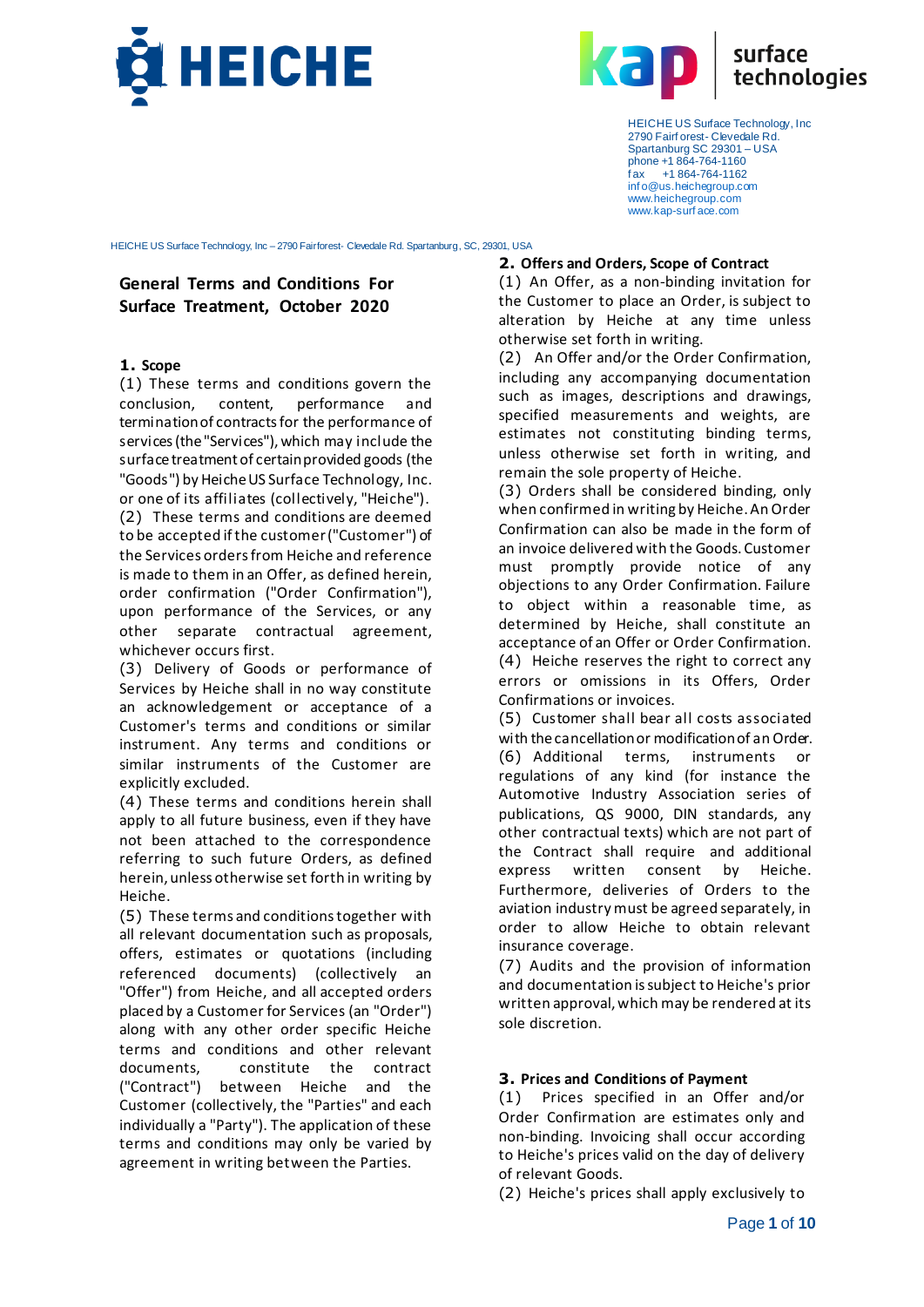



HEICHE US Surface Technology, Inc – 2790 Fairforest- Clevedale Rd. Spartanburg, SC, 29301, USA

correctly constructed, manufactured and delivered Goods and related parts. Any additionally required Services, such as removing paint, oil, grease, tar, old metal coatings, and the subsequent addition of openings and cavities, production of test reports, shall be invoiced by Heiche on a timeand-material basis, unless otherwise agreed to in writing.

(3) Heiche reserves the right between conclusion of Contract and delivery of Goods or conclusion of Services to raise prices, due to cost factors (actual costs) affecting the end price such as raw materials, material costs or energy costs increase by more than two percent (2%). The foregoing shall also apply to any Orders placed without express prior price agreement.

(4) The Customer shall be responsible for payment of all taxes, including inventory tax, duties, fees or other taxes of any nature assessed by governmental authorities applicable to the Goods and performance of Services hereunder.

(5) Unless otherwise agreed between the Parties, all payments are due in full, payable to Heiche immediately upon receipt of an invoice, but in no event later than thirty (30) days from the invoice date or the date when the Customer receives the invoices, whichever is earlier ("Due Date"). Notwithstanding the foregoing, Heiche reserves the right to implement other payment methods, including but not limited to upfront or partial pre-payments.

(6) All payments must be received by the Due Date or at a specific date for alternative payment methods as set forth in Section 3(5), in each instance a form acceptable to Heiche, even if the delivery of Goods or performance of Services is delayed for reasons for which Heiche is not responsible or slight corrections are necessary. Payment shall only be deemed received if the outstanding funds are disposable by Heiche.

(7) Should the Customer fail to pay within the time frame specified in Section 3(5), Heiche may: (a) impose a service charge on the unpaid balance at one point five percent (1.5%) per month (i.e. eighteen percent (18%)

per annum), or the maximum rate permitted by law, from the Due Date until the invoice and all service charges thereon have been paid in full, as well as any costs incurred by Heiche (including reasonable attorneys' fees and legal expenses) in connection with the collection of any amounts due from Customer to Heiche which are not paid as agreed herein; (b) request prepayment of the entire amount due for all future Orders; (c) demand any assurances or securities concerning Customer's ability to make all payments for the Contract; (d) refuse to make any further deliveries under the Contract until the amount due has been fully paid; and/or (e) treat the failure of the Customer to make payments as a repudiation of the Contract by the Customer if the amount due remains unpaid after providing seven (7) days' notice to the Customer of such breach and an opportunity to rectify the breach, which shall entitle Heiche to elect, without prejudice to any other rights of Heiche, to terminate the Contract in whole or in part (including any Order or part thereof) and, in either case, to recover damages for the breach of the Contract.

(8) Without limiting any other rights, Heiche may utilize the remedies set forth under Section 3(6), in case the Customer's financial viability or credit worthiness is; (a) less stable than expected at the time of an Order Confirmation, (b) has substantially deteriorated, or (c) will likely deteriorate substantially in the near future.

### **4. Security Interest**

(1) Heiche shall be entitled right of lien on the Goods and parts upon which Services are performed. In furtherance of the foregoing, Customer grants to Heiche a security interest until all amounts due have been paid in full, in each case in good, collected and indefeasible funds (the "Release Date") in (a) all Goods or parts thereof delivered in accordance with these terms and conditions; (b) without in any way limiting any restrictions herein, any and all leases, chattel paper, instruments, accounts and security deposits relating in any way to such Goods; and (c) in all proceeds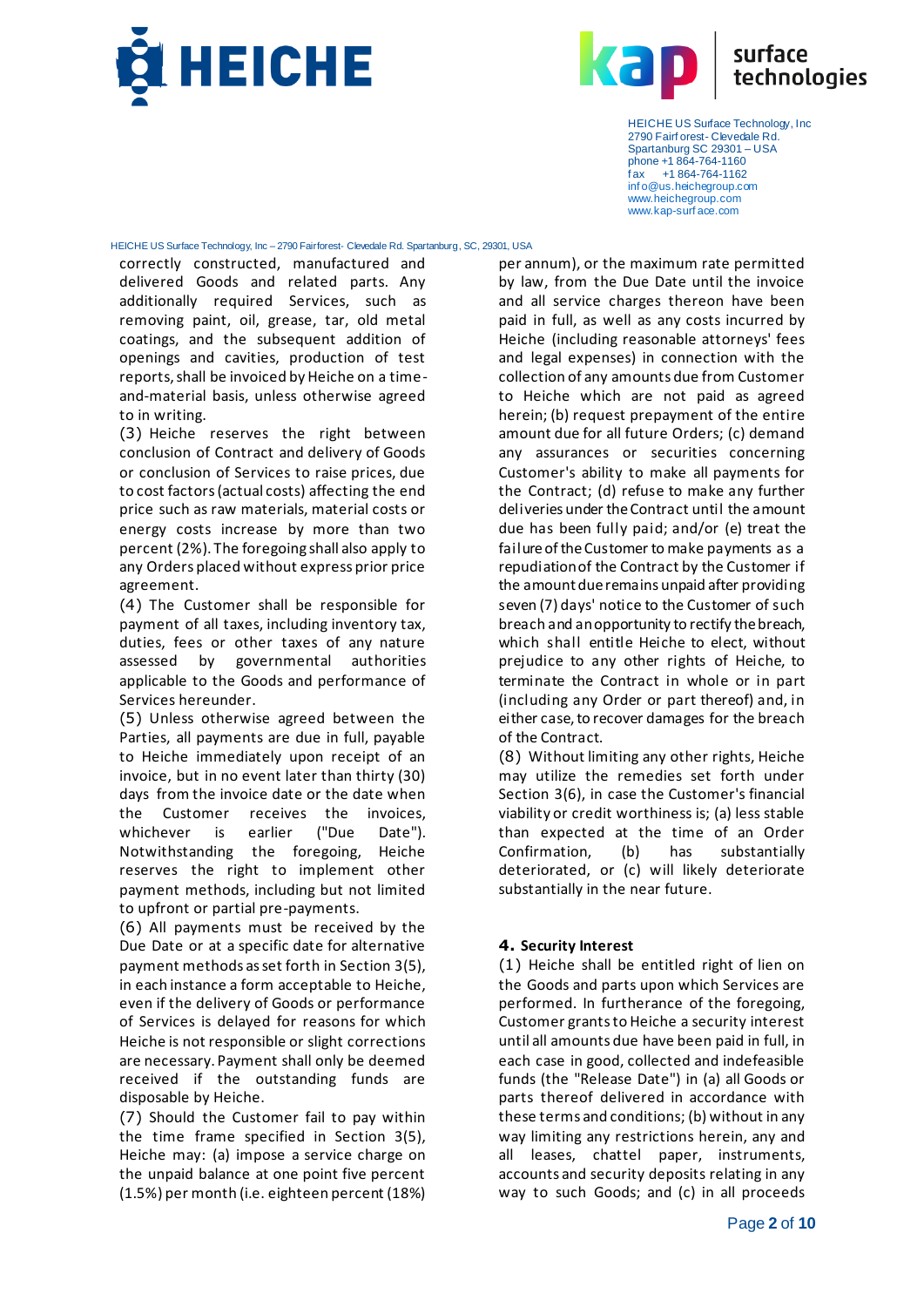



HEICHE US Surface Technology, Inc – 2790 Fairforest- Clevedale Rd. Spartanburg, SC, 29301, USA

thereof (the "Collateral"). Customer acknowledges that the security interest granted under these terms and conditions is a security interest under the Uniform Commercial Code as enacted in the State of Delaware ("UCC").

(2) Customer expressly authorizes, ratifies and confirms past or future filings of one or more UCC financing statements or other documents by Heiche or its designees to the extent deemed necessary or desirable by Heiche. Such financing statements or documents may describe the Collateral in the manner in which Heiche determines best protects Heiche's interests in the Collateral.

(3) Upon integration or otherwise utilization of the Goods in connection with the creation or modification of other products (the "New Products"), Heiche shall retain all available rights in the Goods. Customer shall at its sole cost ensure that the New Products are jointly owned by Heiche and Customer until the Release Date.

(4) Until the Release Date and without limiting any other rights, in case Customer's financial viability deteriorates or will likely deteriorate as determined by Heiche, Heiche shall be entitled to directly receive payment for any sale or utilization of the Goods or New Products from Customer's customers. In order to implement the foregoing, Heiche may take any action it deems necessary, including but not limited to demand payment from Customer's customers from such sale on a pro rata basis to Heiche.

(5) Subject to the exceptions set forth herein, Customer shall not sell, pledge, transfer or assign the Goods or New Products (for security or otherwise) or any receivables related thereto until the Release Date without Heiche's written consent.

(6) Until the Release Date, Customer shall (a) carefully maintain, and insure the Goods and New Products; (b) protect such Goods and New Products against any risks; and (c) take all reasonable measures in order that Heiche's rights and interests in such Goods and New Products are neither compromised nor cancelled.

(7) In the event of a breach, Heiche may

utilize any remedies available to it at law or in equity. In all cases, Customer will be responsible for Heiche's costs and expenses in exercising its rights.

(8) Heiche may release the security rights set forth hereunder at any time at its sole discretion.

## **5. Delivery**

(1) In furtherance of Section 3(1) and unless otherwise agreed to in writing and subject to Customer's full compliance with all obligations under the Contract, including but not limited to required releases and pre-payments, where applicable, Heiche will make available the Goods Ex Works (Incoterms) at the sole cost and risk to the Customer, or at Heiche's then current standard shipping rates, which are subject to change at any time for each accepted Order.

(2) Transport insurance shall be procured upon request by the Customer only and the costs of same shall be borne by the Customer. (3) The delivery period begins on the day of an Order Confirmation, nevertheless not before all details of an Order fulfillment have been clarified, and in particular not until all documentation has been received from the Customer and other relevant third parties.

(4) Heiche shall not be held liable for any delays of delivery or rendering of Services which are outside of its control, including a force majeure or any other events, which substantially complicate the delivery or performance of the Services– such as strike, lockout, governmental orders, pandemic, epidemic, and failure of Heiche's suppliers to deliver punctually. Such occurrences shall give Heiche the right to extend the delivery time to a reasonable extent including an appropriate starting time or the right to terminate without liability or acknowledgement of breach the Contract with respect to the non- fulfilled part as a whole or in part.

(5) If the event of force majeure event persist for more than three (3) months, the Customer shall be entitled to withdraw from the Contract as to the non-fulfilled part, subject to at least thirty (30) days written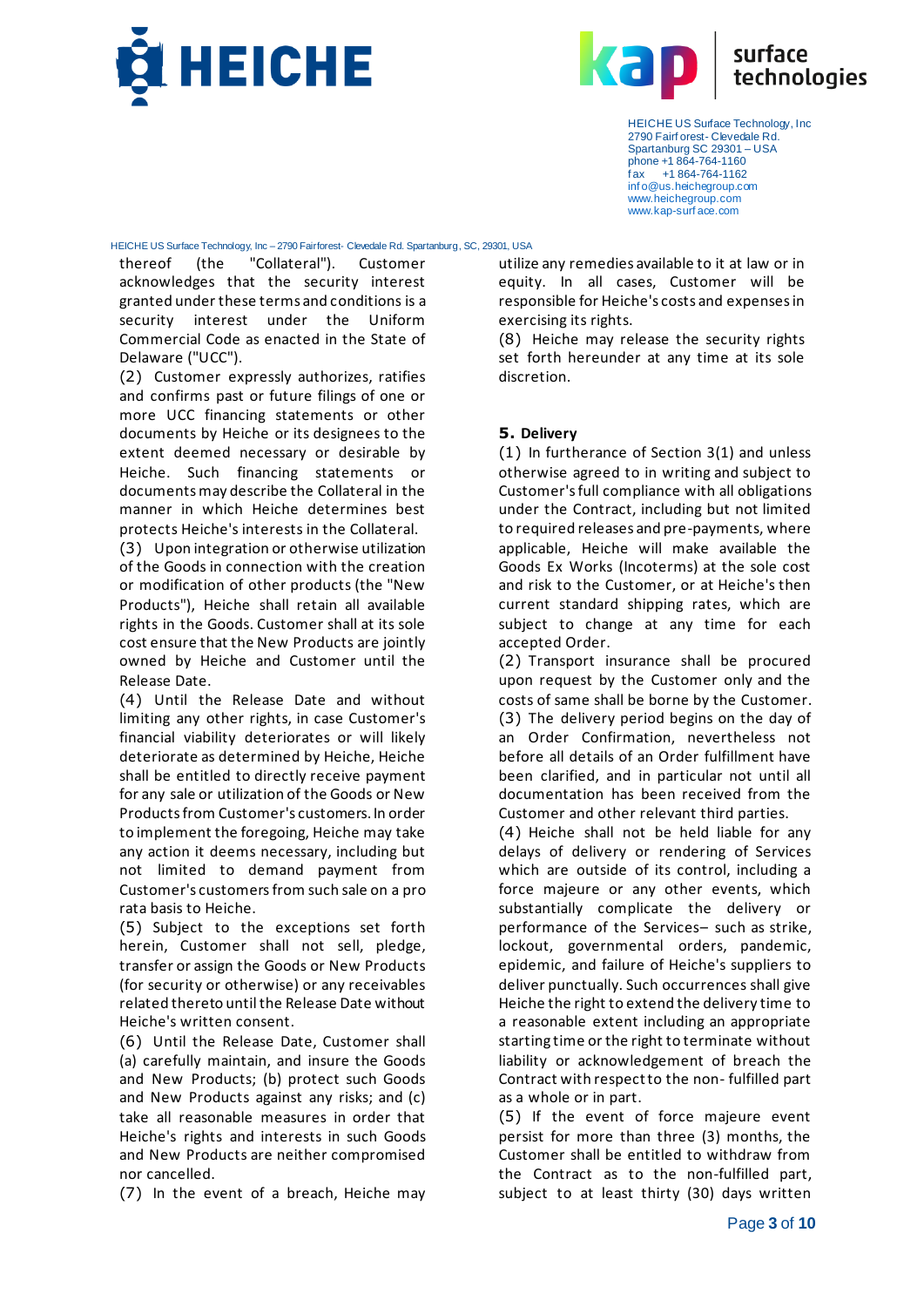



HEICHE US Surface Technology, Inc – 2790 Fairforest- Clevedale Rd. Spartanburg, SC, 29301, USA

notice to cure, and if no cure occurs payment of all outstanding and incurred amounts to. If the delivery time is prolonged or if Heiche should be released from our obligation, the Customer has no right to derive compensation claims from same.

- (6) Heiche shall have the right of early delivery.
- (7) Heiche shall be entitled to undertake partial deliveries and performances.

#### **6. Dispatch and Passing of Risk**

(1) Unless agreed otherwise the Customer shall deliver the products, goods and parts for the Services to Heiche at its sole cost and risk. Unless otherwise agreed to in writing, Customer shall be solely liable for any damages to the property described in the foregoing sentence.

(2) Following completion of the Services, risk of loss or damage for all Goods will pass to Customer upon Heiche making such Goods available to a carrier regardless of the shipping method. Furthermore, the passing of risk shall apply when the supplied parts are transported by Heiche's transportation personnel.

(3) Should the delivery be delayed as a result of circumstances beyond Heiche's control, the risk shall pass to the Customer on the date of readiness for shipping.

(4) In the event that Heiche complies with shipment instructions issued by the Customer, Heiche does not assume any responsibility and the shipment shall be for the account and at the risk of the Customer.

(5) Goods which are announced ready for dispatch have to be collected at the latest after ten (10) days by the Customer. If the Goods are not collected, Heiche is entitled to store the Goods at Heiche's sole discretion at the cost and risk of the Customer with a third party or claim reasonable storage costs for Heiche's own storage.

#### **7. Scope of Obligation of Performance, Defects**

(1) Heiche's contractual obligations shall be limited as specified in an Offer or Order Confirmation. Any other services, including those outside of standard procedure (for instance, the development of special processes, the attainment of particular properties, the guarantee of suitability for particular uses, the guarantee of suitability in relation to particular mechanical and chemical stresses) shall only be carried out by Heiche upon express written agreement and individual pricing. Customer shall provide prompt written notice of any alterations and new standards in surface norms or other changes concenring the Goods or parts related thereto to Heiche.

(2) Send-in goods and parts from the Customer shall be made available to Heiche Ex-Works (Incoterms) in a timely manner and with a free-of-charge volume of at least five percent (5%) above the needed quantities. For send-in goods and parts, the number of rejects and shortfalls will be assessed based on an acceptable range of up to of three percent (3%) of the delivered goods and parts. As long as the number of rejects and shortfalls remains within this range, Heiche's will be in compliance with the requirements for the Services. Customer claims made on quantities of under three percent (3%) threshold of the sum of delivered goods and parts shall not be included in 8-D-Reports or other quality control reporting instruments or processes.

(3) The send-in goods and parts are to be delivered to Heiche free of any faults or defects. Fault-free parts are specified as follows, which may be subject to change at Heiche's discretion: fault-free basic material without cracks or pores; a dense, unbroken surface after mechanical working, free of blowholes and grinding marks, drawing defects or laminations; a surface free of casting film, scale, oil carbons, paint, graphite, film, molding sand, oil, grease, silicone, welding residues and other residues; threads must be accurately undercut.

(4) Should the goods or parts fail to meet the requirements set forth under Section 6(3), Heiche shall have the right to refuse them or to withdraw from the Contract. If the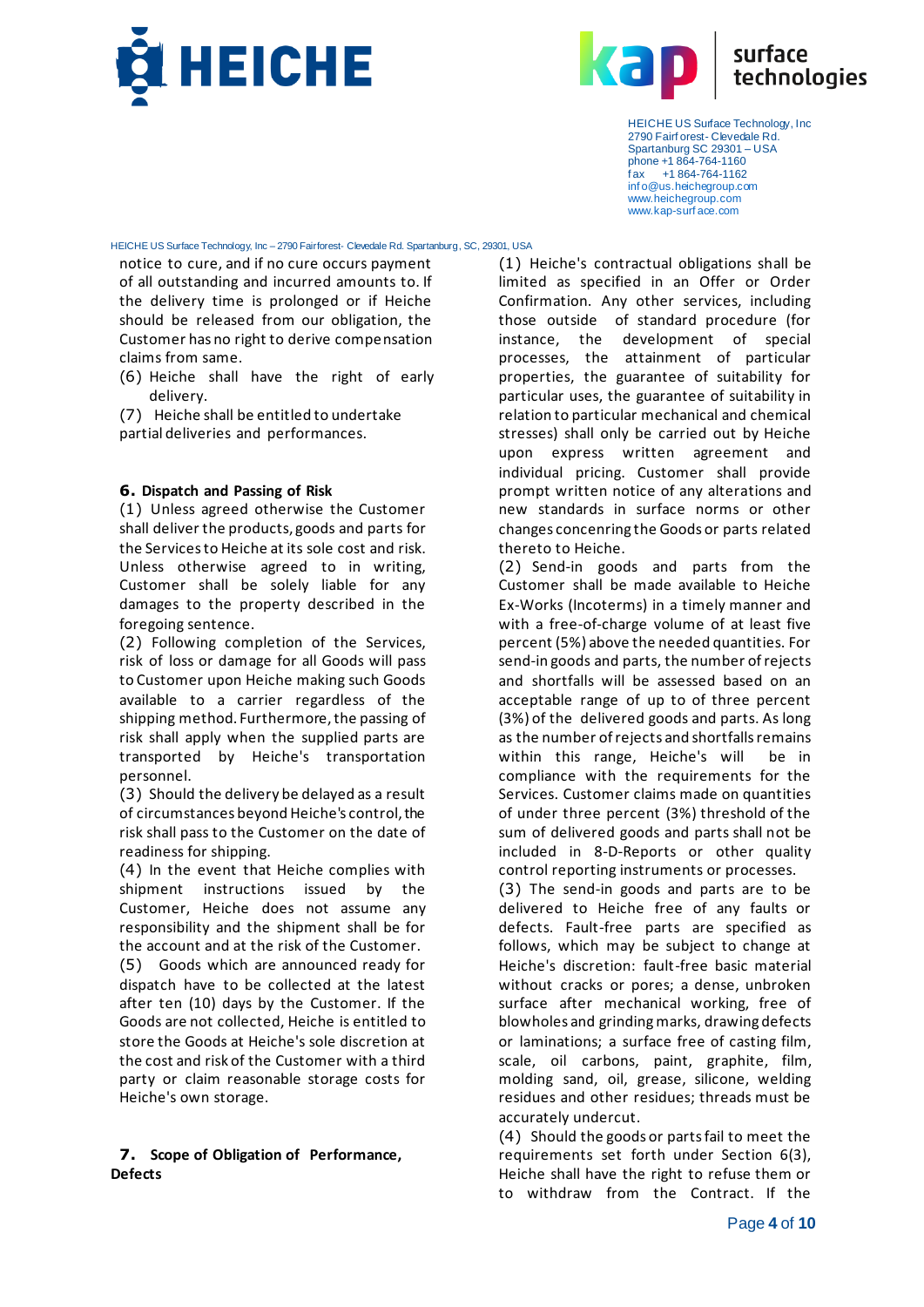



#### HEICHE US Surface Technology, Inc – 2790 Fairforest- Clevedale Rd. Spartanburg, SC, 29301, USA

Customer insists on proceeding with the process nevertheless, or in the event that the goods or parts delivered to Heiche for surface treatment is deemed technically unsuitable for the given surface treatment for reasons that are not apparent, Heiche shall not be made liable for specific dimensional accuracy, adhesiveness, color retention and corrosionprevention characteristics of the layer applied, as far as the fault lies in the unsuitability of the materials and is not due to Heiche's intent or gross negligence. If the faulty nature of the parts is not detected prior to processing, Heiche shall not be liable to produce successfully-processed parts, as long as Heiche has not acted intentionally or with gross negligence.

(5) As a result of the electroplating the surface, pores, scratches, crack, grooves, impact points, signs of expansion, structural faults and serious impurities in the metal surface cannot be removed or rectified. The Customer is responsible for ensuring the preconditions are met so that electroplating can be carried out effectively during surface treatment. Heiche shall be obligated to an inspection of the incoming materials only if such inspection is expressly agreed in writing. (6) Without affecting any limitations set forth herein or expanding the scope of the limited warranty under Section 8(1), Heiche will seek to perform the Services in a professional manner, in terms of material and workmanship according to state-of-the-art technology and the valid or generally accepted drafts of applicable regulations, as determined by Heiche. During electroplating and chemical processing as well as due to quality fluctuations in the raw material, deviations from the agreed production sample are sometimes unavoidable. The work shall be carried out without tempering.

(7) Hollow parts shall be electroplated on the outer surface only, except in special cases where express agreement to electroplate the hollow interior has been made. Corrosion which occurs immediately on the untreated surfaces shall not constitute a liability for defects. Surface-treated material is vulnerable to condensate and frictional corrosion. It

must be properly packaged, stored and transported.

(8) For the surface thickness, the agreed measurement points shall apply. At a Contract value of at least One Thousand Two Hundred US Dollars (USD 1,200.00), the Customer shall receive a surface thickness measurement log or an SSN-Test free of charge. For a contract value of less than One Thousand Two Hundred US Dollars (USD 1,200.00), Heiche shall invoice the Customer Sixty US Dollars (USD 60.00) or the then current price for the provision of documentation. Offers with a contract value of more than One Thousand Two Hundred US Dollars (USD 1.200,00) shall include an initial sample test report on request. Approval of parts according to PPAP procedure and other requirements according to automotive standards shall be invoiced on a time and materials basis.

(9) Heiche shall only be liable for faults of a technical functional nature, not for optical faults on surfaces, unless otherwise agreed to in writing.

(10) Customer specifications shall be tested by Heiche according to the industrially-proven Heiche testing standard. Additional testing with a higher standard must be agreed upon separately in writing.

(11) For Offers pertaining to anodizing, the following applies: copper, lead and siliceous alloys affect the anodizing layer. Such alloys shall be processed in accordance with the standard process, unless Heiche receives precise specifications on the composition of the alloy. For aluminum casting at a layer thickness of >8 µm, burning (damage) of the part may occur.

(12) Packaging must provide adequate passive ventilation. If the Customer insists on packaging which does not allow air circulation, Heiche shall not be liable for corrosion. The customer is at liberty to provide evidence that the corrosion would have occurred regardless of the lack of air circulation in the packaging.

(13) In the event that Heiche prepare the surface of parts solely for further processing (such as cleaning, applying an adhesive primer), the parts must be further processed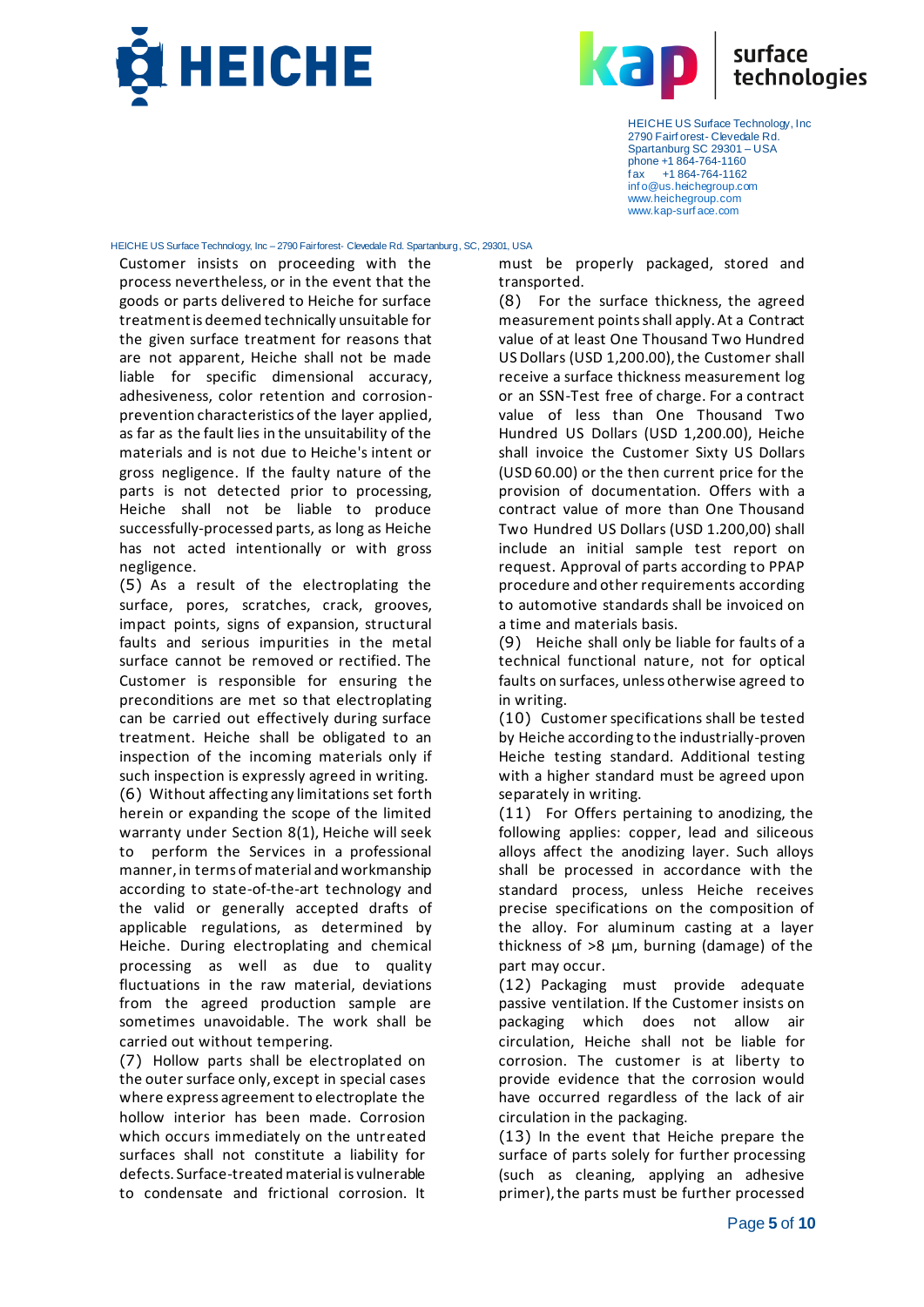



HEICHE US Surface Technology, Inc – 2790 Fairforest- Clevedale Rd. Spartanburg, SC, 29301, USA

immediately, otherwise the required characteristics may be lost.

### **8. Limited Warranty**

(1) ABSENT A SEPARATE WARRANTY ISSUED TO CUSTOMER, HEICHE WARRANTS ONLY TO THE CUSTOMER THAT THE SERVICES SHALL BE PERFORMED IN A COMPETENT AND DILIGENT MANNER IN ACCORDANCE WITH ANY MUTUALLY AGREED SPECIFICATIONS.

(2) NOTWITHSTANDING ANYTHING TO THE CONTRARY HEREIN, ANY SAMPLES, DRAWINGS OR OTHER MATERIALS MADE AVAILABLE TO CUSTOMER ARE PROVIDED "AS IS" WITHOUT ANY WARRANTY.

(3) THE EXPRESS WARRANTIES AND EXPRESS REPRESENTATIONS OF HEICHE SET FORTH IN THESE TERMS AND CONDITIONS ARE IN LIEU OF, AND HEICHE DISCLAIMS, ANY AND ALL OTHER WARRANTIES, CONDITIONS OR REPRESENTATIONS (EXPRESS OR IMPLIED, ORAL OR WRITTEN), WITH RESPECT TO THE GOODS AND SERVICES HEREUNDER, INCLUDING ANY AND ALL IMPLIED WARRANTIES OR CONDITIONS OF TITLE, NONINFRINGEMENT, INCLUDING FOR INTELLECTUAL PROPERTY RIGHTS OF A THIRD PARTY, MERCHANTABILITY OR FITNESS OR SUITABILITY FOR ANY PARTICULAR PURPOSE, WHETHER ALLEGED TO ARISE BY LAW, BY REASON OF CUSTOM OR USAGE IN THE TRADE. HEICHE HEREBY EXPRESSLY DISCLAIMS ANY WARRANTY OR REPRESENTATION TO ANY PERSON OTHER THAN CUSTOMER.

(4) Unless otherwise agreed to in writing, and whether or not samples, test products or illustration materials have been provided, the Customer must carefully inspect the Goods and any other delivered property or performed Services within five (5) business days after delivery or completion of the Service, and is obliged to notify Heiche of detectable faults within one week of detecting them. Unnoticeable defects are to be reported to Heiche without undue delay after detection. Any further processing performed by the Customer on the delivered Goods shall release Heiche of all warranty obligation for such defects that are detectable during a

reasonable incoming goods inspection and testing, no matter whether Heiche delivers to the Customer itself or to a third party upon request of the Customer.

(5) The Customer is obliged to supply adequate, as determined by Heiche, proof of faults and to give Heiche the opportunity to check same. Should the Customer not fulfil this obligation, the delivery shall be deemed approved and accepted.

(6) Minor deviations from the agreed character, or minor impairment to usability shall not be deemed faults or defects. During electroplating and chemical processing as well as due to quality fluctuations in the raw material, deviations from the agreed production sample are sometimes unavoidable, and shall not result in any liability to Heiche.

(7) The sent-in parts, goods or other property which are to be processed by Heiche must be accompanied by a delivery note containing the exact address, number of pieces and total weight. The stated gross weight shall not be binding for Heiche even if it is significant for the Customer. Unless otherwise documented and authorized by Heiche, Heiche shall not be liable for any missing parts or property.

(8) Heiche shall not be liable for faults which occur during the processing of sent-in parts which arise from the behavior of the material due to its inherent characteristics.

(9) Heiche provides no guarantee for the light resistance of the colors. Slight color differences of the Goods due to alloy deposit are permissible. Heiche shall also not be liable for color changes which arise due to painting, heat treatment or thermal effects. Due to natural conditions, the anti-corrosive nature of electroplating for a given period of time can not be foreseen and therefore not guaranteed. (10) Heiche provides no guarantee concerning adhesionin the event that any material, parts, goods or property is deformed after surface treatment, equally not when probation electroplated parts have been deformed without the occurrence of flaking of the electroplated layer and the Customer, despite being advised of the risk of flaking, ordered this process nevertheless.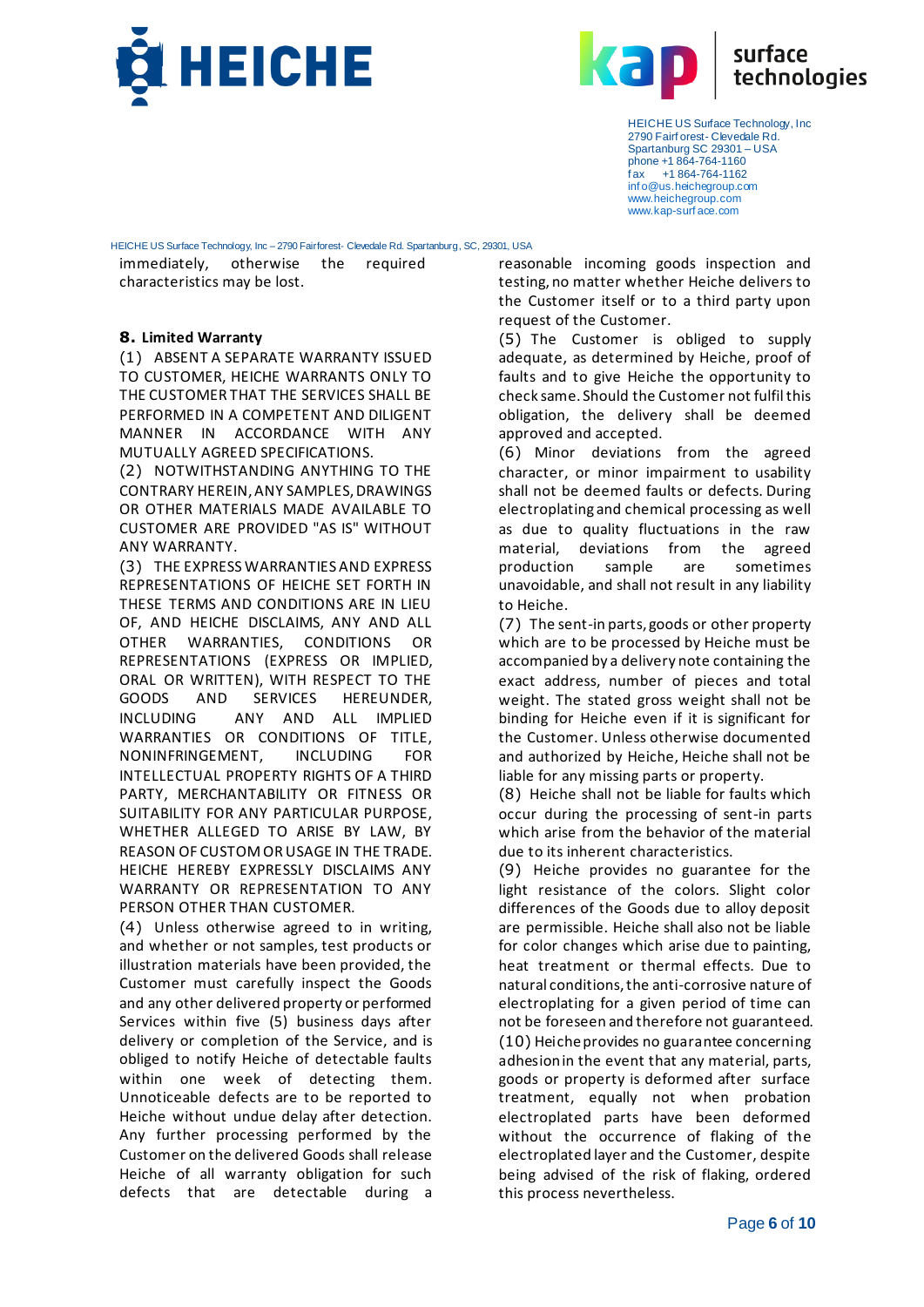



HEICHE US Surface Technology, Inc – 2790 Fairforest- Clevedale Rd. Spartanburg, SC, 29301, USA

(11) In the event that particular quality standards are required (e.g. thermal resistance and bending applications), the Parties shall agree to such terms in writing. If such specifications are not communicated in writing or agreed upon by Heiche in writing, all guarantees associated with such quality requirements shall not apply. In particular, the dimensional accuracy of threads or similar constructions shall then only be guaranteed whereby exact written specifications have been supplied.

(12)Without limiting any other terms set forth herein, Heiche disclaims any liability concerning sent-in parts, goods or other property of the Customer.

(13) The warranty set forth herein shall not apply to any (a) unauthorized changes, (b) mishandling, (c) negligent acts, (d) normal wear and tear, and (e) any actions that conflict with Heiche's instructions or other communication.

(14) Heiche shall have the right to inspect and remediate any defects. Upon inspection or waiver thereof, Heiche may at its sole discretion take such action to remediate the defects, including re-performing Services or reimbursement of already paid or yet to be invoiced amounts. In the event of a reperformance, Customer shall provide relevant goods, parts or other property to Heiche at its sole cost and risk.

(15) Heiche is not obliged to bear costs incurred for the purpose of supplementary performance, including but not limited to transportation costs, travel costs, work and material costs, in so far as such expenses increase due to the delivery of parts to an address other than set forth in the Contract. This shall not apply if such delivery is in accordance with the intended use of the item. (16) The Customer may not withdraw from or terminate the Contract due to any defects, unless such defects are acknowledged by Heiche and remain uncured for a unreasonable period, as determined by Heiche.

### **Faults in Parts-Processing**

(1) The Customer is obliged to insure all provided goods, parts and other property in accordance with their value in particular against theft, fire, water and other relevant damages or risks.

(2) Unless otherwise agreed to in writing, Heiche shall use commercially reasonable efforts to perform the Services on all replacement goods, parts or property due a reject rate of more than three percent (3%), which arises due to a material uncured fault of Heiche. The basis for calculating the reject rate is the sum of delivered parts within a calendar year.

(3) If parts sent in become unusable during the processing as a result of material defects or other defects, Customer shall promptly reimburse Heiche for all processing costs.

### **10. Consulting**

(1) Heiche may provide consulting or other services to the Customer. Such services are provided without any warranties or other representations, unless separately agreed to in writing.

(2) Unless separately agreed to in writing, Heiche shall not be liable for any costs or damages arising from the services performed pursuant to Section 10(1), and Customer shall have no expectation for accuracy or otherwise rely on such services.

# **11. Limitation of Liability**

(1) NOTWITHSTANDING ANYTHING ELSE CONTAINED IN THE CONTRACT TO THE CONTRARY, HEICHE SHALL NOT BE LIABLE (TO THE FULLEST EXTENT PERMITTED AT LAW) WHETHER BY WAY OF INDEMNITY, GUARANTEE, OR BY REASON OF ANY BREACH OF CONTRACT, OR OF STATUTORY DUTY OR BY REASON OF TORT (INCLUDING BUT NOT LIMITED TO NEGLIGENCE) OR ANY OTHER LEGAL PRINCIPLE OR DOCTRINE FOR: (a) ANY CONSEQUENTIAL, INDIRECT OR SPECIAL DAMAGES;(b) ANY LOSS OF PROFITS, LOSS OF USE, LOSS OF REVENUE OR LOSS OF ANTICIPATED SAVINGS OR FOR ANY FINANCIAL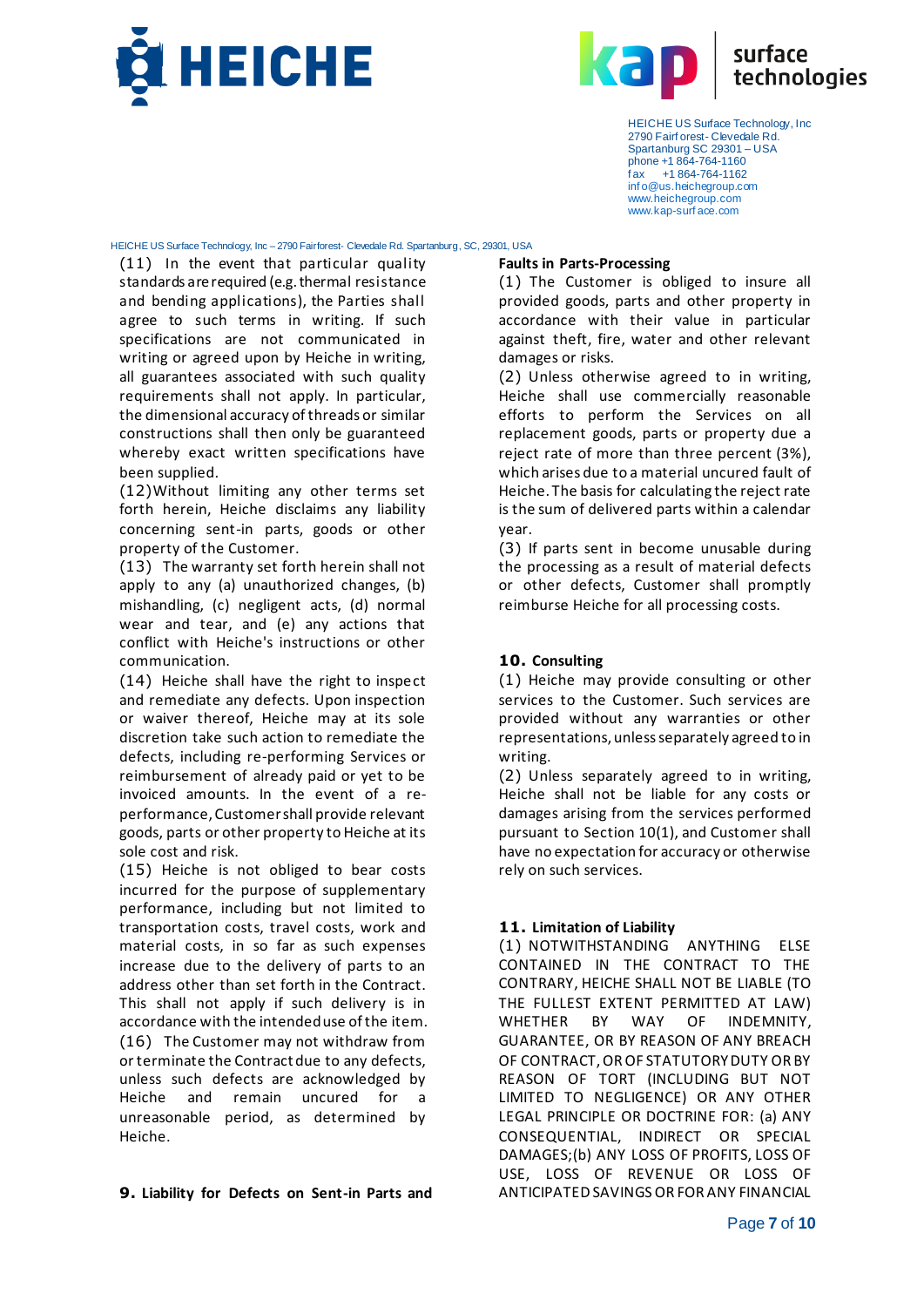



HEICHE US Surface Technology, Inc – 2790 Fairforest- Clevedale Rd. Spartanburg, SC, 29301, USA

OR ECONOMIC LOSS (WHETHER DIRECT OR INDIRECT); OR (c) ANY OTHER AMOUNT IN AGGREGATE WITH ANY OTHER LIABILITY (BEING ANY PAST, PRESENT OR FUTURE LIABILITY) TO WHICH THIS SECTION APPLIES, THAT EXCEEDS THE AGGREGATE VALUE OF ALL PAYMENTS OF THE AMOUNTS PAID TO HEICHE FOR A RELEVANT ORDER OR IN A TWELVE (12) MONTH PERIOD PRECEDING THE DISPUTE, WHICHEVER IS LOWER.

(2) THE FOREGOING DOES NOT AFFECT ANY WARRANTIES WHICH CANNOT BE EXCLUDED OR LIMITED UNDER APPLICABLE LAW.

#### **12. Offsets and Retentions**

(1) The Customer is not entitled to withhold any payment as set off, counterclaim or retention unless the terms and conditions of such set off or retention are agreed to in writing by Heiche prior to the performance of the Services or delivery of the Goods, or upon written acceptance of the relevant amounts by Heiche.

#### **13. Indemnity**

(1) The Customer shall indemnify, defend and keep Heiche, its shareholder, directors, officers, employees and other agents harmless against all costs, claims, demands, expenses and liabilities of any nature, including, without prejudice to the generality of the foregoing, claims of death, personal injury, damage to property, claims of infringement to third party intellectual property due to specifications or other requests by Customer, and consequential loss (including loss of profit), which may be made against Heiche or which Heiche may sustain, pay or incur as a result of or in connection with the performance of the Services unless such costs, claims, demands, expenses or liabilities are directly and solely attributable to any

willful misconduct or gross negligence of Heiche or its duly authorized employee or agent.

### **14. Insurance**

(1) Without limiting any other obligations set forth herein, Customer shall, at its sole expense, maintain and carry all customary insurance in full force and effect with insurance companies rated A- or better by a rating service. Upon Heiche's request, Customer shall provide Heiche with a certificate of insurance from Customer's insurer evidencing the insurance coverage specified in this Section 14. Customer shall provide Heiche with thirty (30) days' advance written notice in the event of a cancellation or material change in Customer's insurance policy. Except where prohibited by law, Purchaser shall require its insurer to waive all rights of subrogation against Heiche's insurers and Heiche.

### **15. Intellectual Property**

(1) Intellectual property rights in the Services or related thereto, including but not limited to quotations, drawings, samples, plans, proposals or any other property remain with Heiche or third parties.

(2) Customer shall not reverseengineer, decompile, disassemble or any other way alter the Goods regarding the Services without Heiche's prior written consent.

### **16. Confidentiality**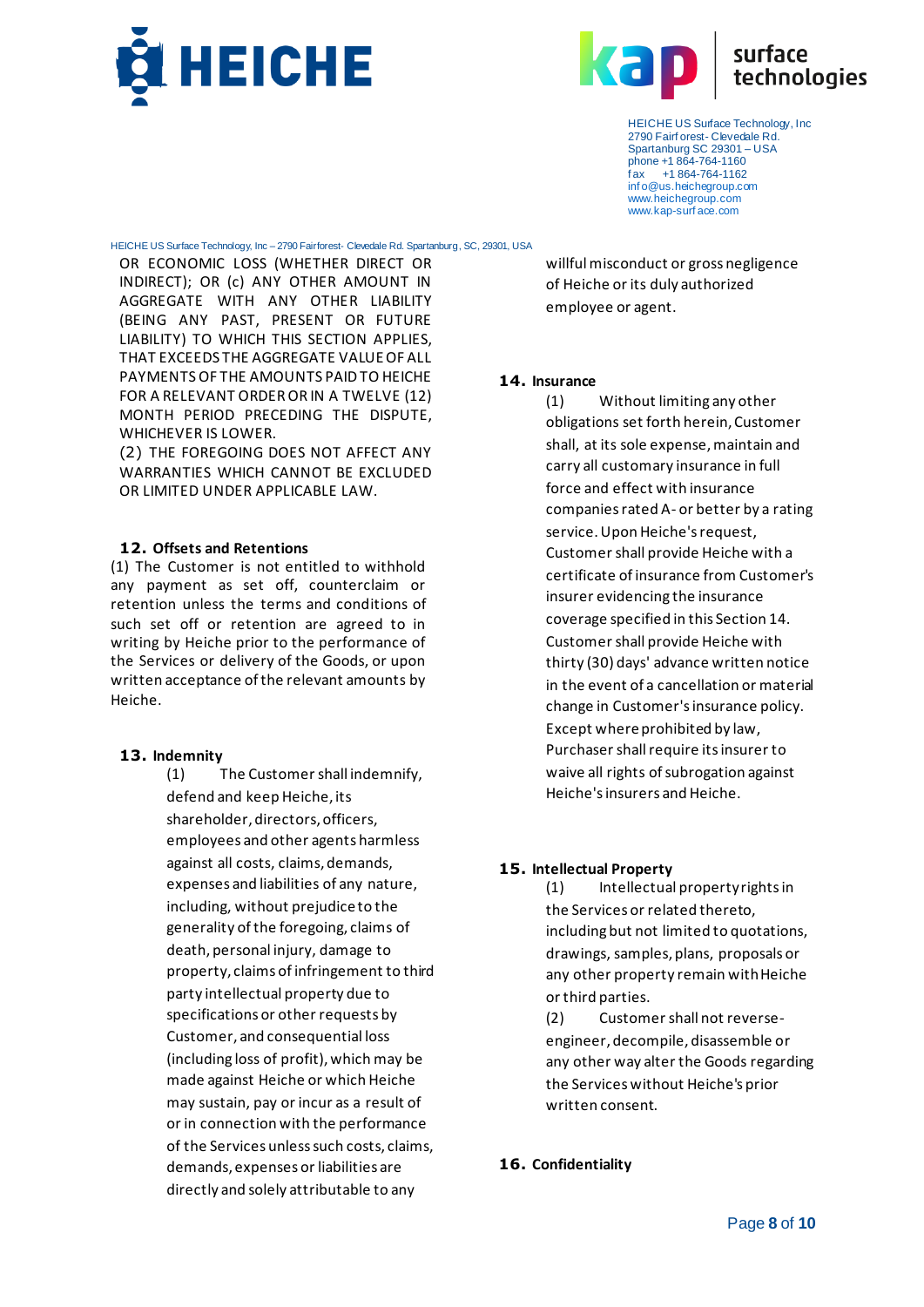



HEICHE US Surface Technology, Inc – 2790 Fairforest- Clevedale Rd. Spartanburg, SC, 29301, USA

(1) Both Parties shall treat in strict confidence all information which is neither generally known nor generally accessible, including but not limited to illustrations, drawings, calculations and other documents, and shall use it only for the purpose of fulfilling the Contract. The Parties shall ensure the confidential treatment of all information relating to the Contract by their personnel and consulted specialists. In case of doubt, all information is to be treated confidentially.

(2) Confidential information of a Party does not include information which: (a) was already known to the other Party, before it was made accessible by the disclosing Party; (b) is or becomes generally known without the other Party's responsibility; (c) was disclosed to the other Party by a third party without any transfer restriction; (d) was developed by the other Party itself without using or referring to the confidential information of the protected Party; and/or (e) has to be disclosed based on a legally binding decision of a court, administrative or other authority. In this case the Party under the obligation to disclose shall inform the other Party immediately about the decision and consider protective measures the other Party may want to implement.

(3) A Party must not disclose any confidential information to a third party without the prior written approval of the other Party to the Contract. If the approval is given, the obligations of confidentiality are to be transferred to the receiving third party.

(4) Notwithstanding Section 16(3), Heiche may disclose confidential

information to its affiliates and advisors (attorneys, auditors, experts).

## **17. Compliance**

(1) The Customer agrees to comply with any and all applicable laws. regulations, ordinances, legal standards, and industry practices, as well as any terms and conditions or similar instruments of a Heiche customer, where applicable and communicated.

## **18. Miscellaneous**

(1) Customer shall not assign any of its rights under the Contract, except with the prior written consent of Heiche. The preceding sentence applies to all assignments of rights, whether they are voluntary or involuntary, by merger, consolidation, dissolution, operation of law or any other manner. Any change of control transaction is deemed an assignment hereunder. Any purported assignment of rights in violation of this Section 18(1) is null and void.

(2) With the exceptions for communication provided by Heiche in its regular course of business, which may be transmitted with email or other electronic transmissions, all notices required or permitted by the Contract shall be in writing and shall be deemed to have been given (a) on the date of personal delivery to an officer of or personally to the other Party, or (b) the day following deposit when properly deposited for overnight delivery with a nationally recognized commercial overnight delivery service, prepaid, and addressed as provided in the Contract, unless and until either of such Parties notifies the other in accordance with this Section 18(2) of a change of address.

(3) No waiver by Heiche of any of the provisions of the Contract is effective unless explicitly set forth in writing and signed by Heiche. No failure to exercise, or delay in exercising, any rights, remedy, power or privilege arising from the Contract operates or may be construed as a waiver thereof. No